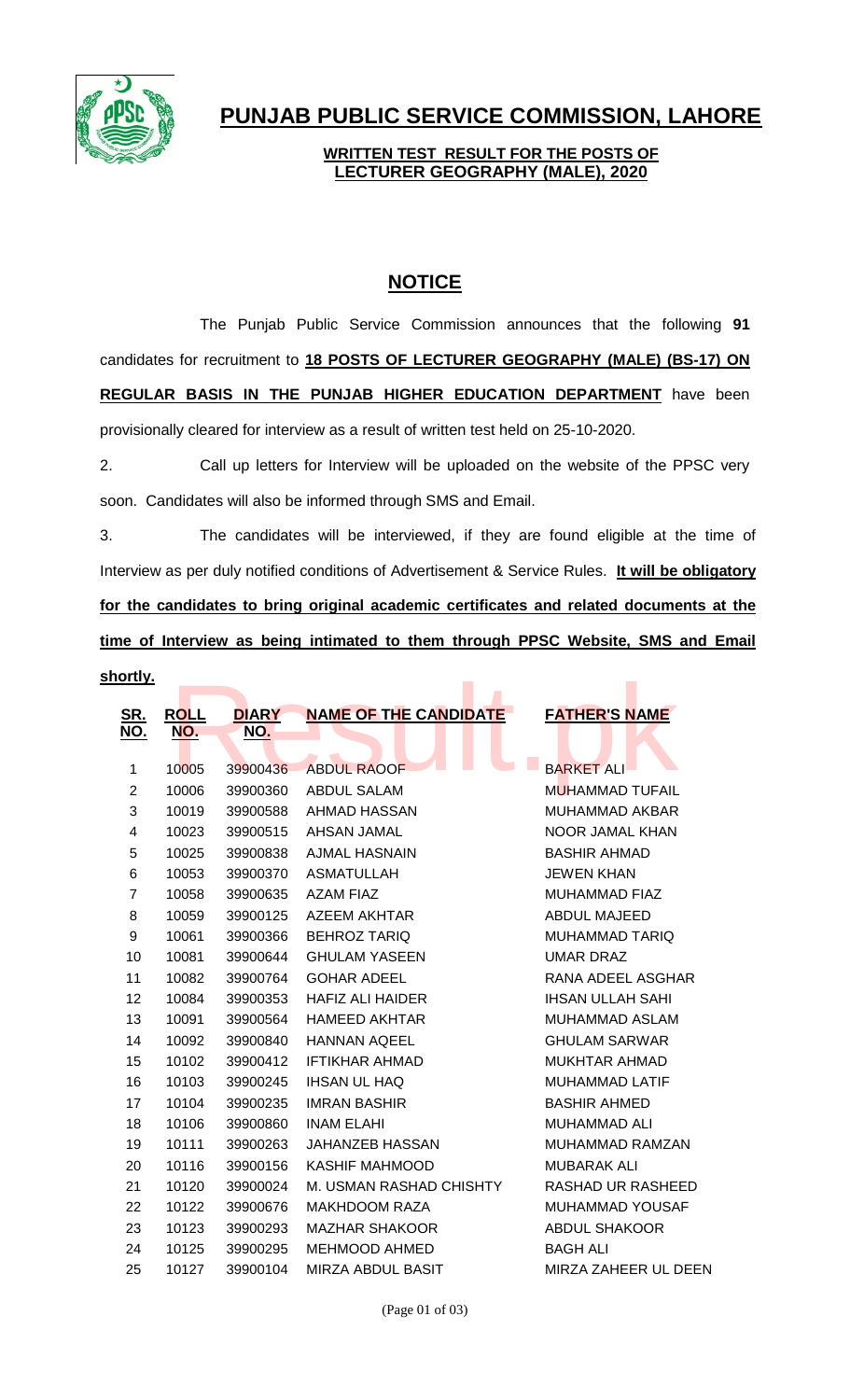| 26 | 10130 | 39900443 | <b>MOHSIN IJAZ</b>                | <b>IJAZ AHMAD</b>             |
|----|-------|----------|-----------------------------------|-------------------------------|
| 27 | 10144 | 39900553 | MUHAMMAD AFZAAL SARWAR            | MUHAMMAD SARWAR ZAFAR         |
| 28 | 10152 | 39900357 | MUHAMMAD ASID USMANN              | ABDUL QAYOOM                  |
| 29 | 10153 | 39900220 | MUHAMMAD ASIF                     | MUHAMMAD NAWAZ                |
| 30 | 10158 | 39900065 | MUHAMMAD ATIF                     | ZULFQAR ALI                   |
| 31 | 10167 | 39900369 | MUHAMMAD FAISAL                   | <b>MUHAMMAD SHAFEE</b>        |
| 32 | 10181 | 39900222 | MUHAMMAD IMRAN KHAN               | MUHAMMAD NAWAZ KHAN           |
| 33 | 10183 | 39900719 | MUHAMMAD INZAMAM UL HAQ           | ZIA UL HAQ                    |
| 34 | 10184 | 39900720 | MUHAMMAD INZIAM UL HAQ            | ZIA UL HAQ                    |
| 35 | 10203 | 39900213 | MUHAMMAD SAEED                    | NOOR MUHAMMAD                 |
| 36 | 10207 | 39900696 | MUHAMMAD SALEEM                   | <b>MUHAMMAD BASHIR</b>        |
| 37 | 10208 | 39900227 | MUHAMMAD SAMI UR REHMAN           | <b>KHALID SHAFI</b>           |
| 38 | 10218 | 39900427 | MUHAMMAD TARIQ                    | MUHAMMAD FAZIL                |
| 39 | 10229 | 39900063 | MUHAMMAD WAQAS                    | <b>ABDUL SALAM</b>            |
| 40 | 10230 | 39900390 | <b>MUHAMMAD YASIR</b>             | <b>ABDUL SATAR</b>            |
| 41 | 10231 | 39900585 | MUHAMMAD YASIR KABEER             | <b>KABEER AHMED</b>           |
|    |       | 39900182 |                                   | ARSHAD AHMED                  |
| 42 | 10241 |          | NAVEED ARSHAD                     |                               |
| 43 | 10243 | 39900337 | NAZIK HUSSAIN                     | ABDUL KARIM                   |
| 44 | 10244 | 39900528 | NOMAN AKHTAR                      | MUHAMMAD AKHTAR               |
| 45 | 10261 | 39900450 | SAIF ULLAH AKHTER                 | <b>AKHTER ABAS</b>            |
| 46 | 10270 | 39900037 | SHAHID ALI                        | <b>GHULAM MUSTAFA</b>         |
| 47 | 10277 | 39900753 | SYED ABUZAR NAQVI                 | SYED ZAHIR HUSSAIN NAQVI      |
| 48 | 10285 | 39900109 | TAJAMMUL HUSSAIN                  | AZIZ UR REHMAN                |
| 49 | 10286 | 39900158 | <b>TAMOOR RIAZ</b>                | <b>RIAZ HUSSAIN</b>           |
| 50 | 10289 | 39900323 | <b>TASWAR ABBAS</b>               | NAFFAL DIN                    |
| 51 | 10308 | 39900083 | ZAHEER HUSAIN                     | <b>SABIR HUSSAIN</b>          |
| 52 | 10312 | 39900153 | ZUBAIR AKHTAR                     | MUHAMMAD HUSSAIN              |
| 53 | 20002 | 39900238 | ABDUL GHAFFAR                     | DOST MUHAMMAD                 |
| 54 | 20006 | 39900875 | AHMED RAFEH                       | <b>MUHAMMAD RIAZ</b>          |
| 55 | 20012 |          | 39900070 EJAZ AHMED<br>a i        | AMJAD ALI                     |
| 56 | 20020 | 39900424 | <b>HALEEM HUSSAIN</b>             | <b>ABDUR REHMAN</b>           |
| 57 | 20033 | 39900073 | <b>MUHAMMAD ATIF</b>              | <b>MUHAMMAD ASHRAF</b>        |
| 58 | 20035 | 39900476 | MUHAMMAD FARHAN SAEED SAEED AHMED |                               |
| 59 | 20036 | 39900168 | MUHAMMAD HAFEEZ                   | <b>MUHAMMAD HANIF</b>         |
| 60 | 20056 | 39900207 | RASHID MEHMOOD                    | <b>GHULAM MUSTAFA</b>         |
| 61 | 20073 | 39900113 | YASIR NADEEM                      | <b>GHULAM NAWAZ</b>           |
| 62 | 30009 | 39900274 | AHSEN ALI                         | SHAHADET ALI                  |
| 63 | 30014 | 39900261 | <b>AMJAD ALI</b>                  | MUHAMMAD AMEER                |
| 64 | 30029 | 39900320 | <b>GHULAM MOHAY UD DIN</b>        | AHMAD YAR                     |
| 65 | 30057 | 39900543 | MUHAMMAD AMIN                     | <b>ALI AHMAD</b>              |
| 66 | 30063 | 39900376 | MUHAMMAD AQEEL                    | <b>KHALIL AHMAD</b>           |
| 67 | 30113 | 39900303 | MUHAMMAD TAYYAB HUSSAIN           | MUHAMMAD ASLAM                |
| 68 | 30143 | 39900108 | <b>RIZWAN ALI</b>                 | NIAMAT ALI                    |
| 69 | 40001 | 39900044 | <b>GHULAM MUSTAFA *SPECIAL</b>    | <b>GHULAM MUHAMMAD</b>        |
|    |       |          | <b>PERSON*</b>                    |                               |
| 70 | 40011 | 39900750 | HAFIZ MUHAMMAD SAADULLAH          | <b>JAM MUREED HUSSAIN LAR</b> |
| 71 | 40012 | 39900327 | HAMMAD UL HUSSAN                  | MUHAMMAD MANZOOR NADEEM       |
| 72 | 40023 | 39900433 | MUHAMMAD AJMAIR                   | <b>KHADIM HUSSAIN</b>         |
| 73 | 40050 | 39900439 | <b>MUHAMMAD RAUF</b>              | <b>KARAM HUSSAIN</b>          |
| 74 | 40066 | 39900324 | NADEEM ABBAS                      | ABDUL MAJEED                  |
| 75 | 40078 | 39900001 | <b>SHOAIB AKHTAR</b>              | JAN MUHAMMAD                  |
| 76 | 40080 | 39900018 | SYED MEHBOOB HUSSAIN SHAH         | SYED AFTAB HUSSAIN SHAH       |
| 77 | 50011 | 39900053 | <b>TAIMOOR ALI</b>                | <b>HAJI DALAIL KHAN</b>       |
| 78 | 60049 | 39900881 | <b>GHULAM SHABIR</b>              | <b>ZAWAR HUSSAIN</b>          |
| 79 | 60065 | 39900595 | MOHSIN AHMAD KHAN                 | <b>MUHAMMAD IQBAL</b>         |
| 80 | 60069 | 39900512 | MUHAMMAD ADNAN JAMEEL             | MUHAMMAD JAMIL                |
| 81 | 60071 | 39900659 | MUHAMMAD AHSAN SIDDIQUE           | <b>MUHAMMAD SIDDIQUE</b>      |
| 82 | 60076 | 39900022 | MUHAMMAD ARIF SAEED               | RASHID AHMAD                  |
|    |       |          |                                   |                               |